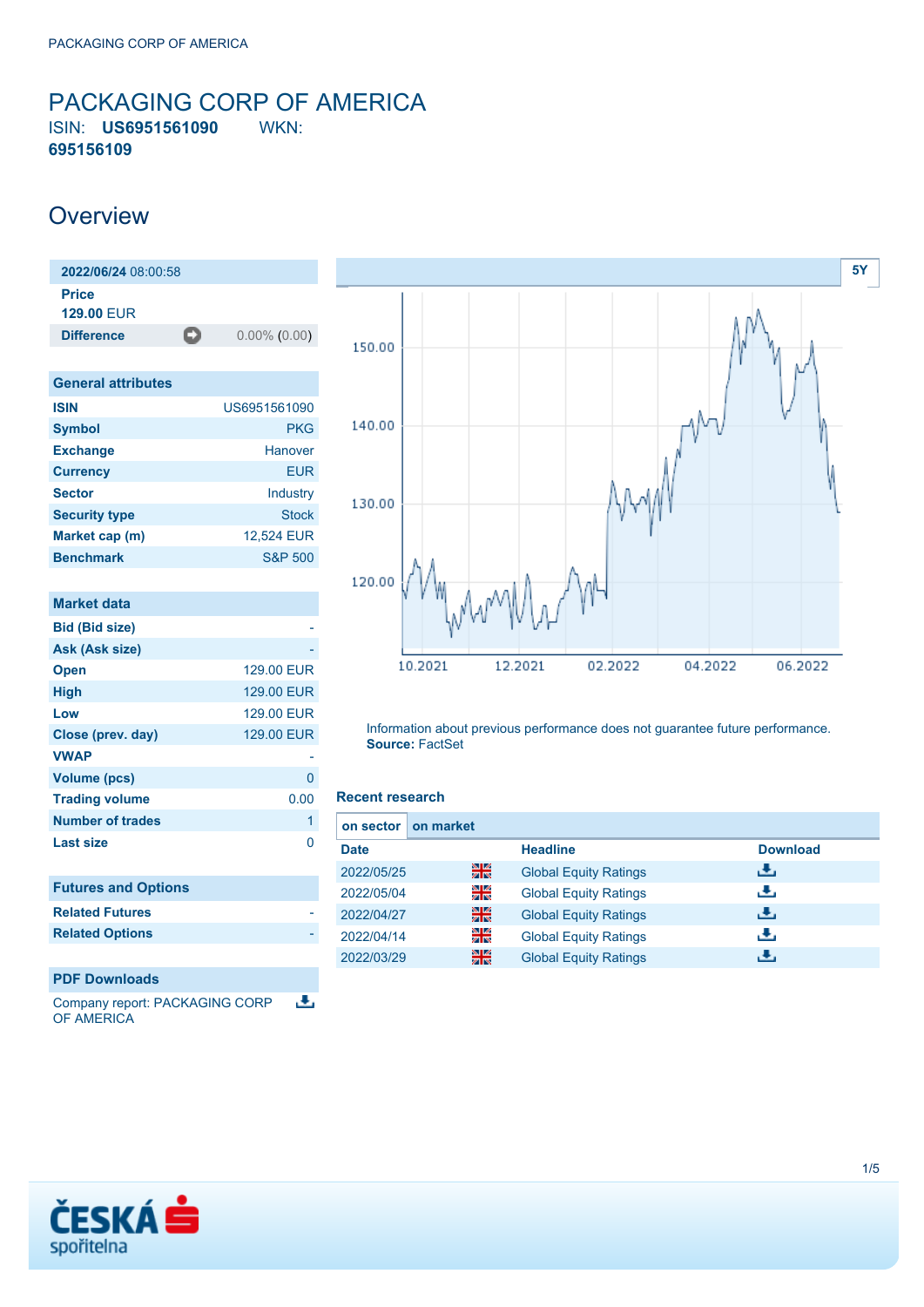# **Details**

**2022/06/24** 08:00:58

**Price**

**129.00** EUR

**Difference** 0.00% (0.00)

| <b>General attributes</b> |                    |
|---------------------------|--------------------|
| <b>ISIN</b>               | US6951561090       |
| <b>Symbol</b>             | <b>PKG</b>         |
| <b>Exchange</b>           | Hanover            |
| <b>Currency</b>           | <b>EUR</b>         |
| <b>Sector</b>             | Industry           |
| <b>Security type</b>      | <b>Stock</b>       |
| Market cap (m)            | 12,524 EUR         |
| <b>Benchmark</b>          | <b>S&amp;P 500</b> |

|  |  | <b>Market data</b> |  |
|--|--|--------------------|--|
|  |  |                    |  |

| <b>Bid (Bid size)</b>   |            |
|-------------------------|------------|
| Ask (Ask size)          |            |
| <b>Open</b>             | 129.00 FUR |
| <b>High</b>             | 129.00 EUR |
| Low                     | 129.00 EUR |
| Close (prev. day)       | 129.00 EUR |
| <b>VWAP</b>             |            |
| <b>Volume (pcs)</b>     | 0          |
| <b>Trading volume</b>   | 0.00       |
| <b>Number of trades</b> | 1          |
| Last size               |            |

| <b>Performance and Risk</b> |                |       |       |  |  |  |
|-----------------------------|----------------|-------|-------|--|--|--|
|                             | 1Y<br>3Υ<br>6m |       |       |  |  |  |
| Perf (%)                    | $+12.17%$      |       |       |  |  |  |
| Perf (abs.)                 | $+14.00$       |       |       |  |  |  |
| <b>Beta</b>                 | 0.63           | 0.61  | 0.82  |  |  |  |
| <b>Volatility</b>           | 28.64          | 27.82 | 27.82 |  |  |  |



Information about previous performance does not guarantee future performance. **Source:** FactSet

| <b>Price data</b>                           |                         |
|---------------------------------------------|-------------------------|
| Ø price 5 days   Ø volume 5 days (pcs.)     | 131.20 EUR (0)          |
| Ø price 30 days   Ø volume 30 days (pcs.)   | 142.50 EUR (0)          |
| Ø price 100 days   Ø volume 100 days (pcs.) | 140.61 EUR (0)          |
| Ø price 250 days   Ø volume 250 days (pcs.) | $-EUR(0)$               |
| <b>YTD High   date</b>                      | 155.00 EUR (2022/05/05) |
| <b>YTD Low   date</b>                       | 116.00 EUR (2022/01/13) |
| 52 Weeks High   date                        | 155.00 EUR (2022/05/05) |
| 52 Weeks Low   date                         | 113.00 EUR (2021/10/20) |

| All listings for PACKAGING CORP OF AMERICA |  |  |  |  |
|--------------------------------------------|--|--|--|--|
|--------------------------------------------|--|--|--|--|

| Exchange $\Box$     | <b>Date</b>    | <b>Time Price</b> |                                | <b>Trading volume</b><br>(mio.) | <b>Number of</b><br>trades |
|---------------------|----------------|-------------------|--------------------------------|---------------------------------|----------------------------|
| Tradegate           | 2022/06/<br>24 |                   | 22:02 134.00 EUR 0.00          |                                 | 1                          |
| <b>Stuttgart</b>    | 24             |                   | 2022/06/ 21:10 132.00 EUR 0.00 |                                 | 5                          |
| <b>NYSE</b>         | 2022/06/<br>24 |                   | 22:04 140.60 USD 165.94        |                                 | 17,194                     |
| <b>Munich</b>       | 2022/06/<br>24 |                   | 08:02 130.00 EUR 0.00          |                                 | 1                          |
| <b>London Stock</b> | 2021/08/       |                   | 15:30 141.65 USD 0.07          |                                 | 1                          |

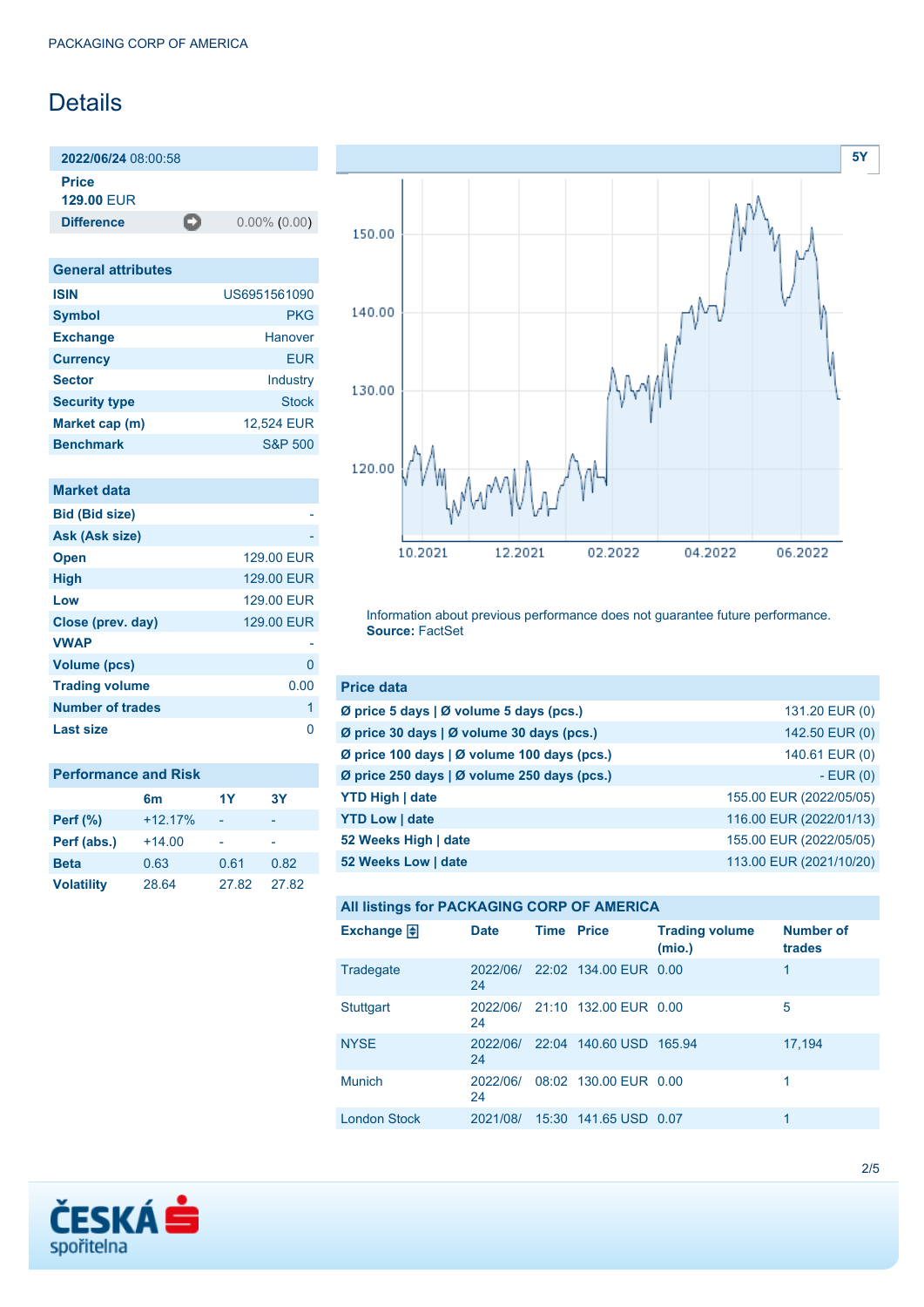| Exchange           | 02 |                                |    |
|--------------------|----|--------------------------------|----|
| Hanover            | 24 | 2022/06/ 08:00 129.00 EUR 0.00 |    |
| Frankfurt          | 24 | 2022/06/ 21:55 132.00 EUR 0.00 | 8  |
| <b>Duesseldorf</b> | 24 | 2022/06/ 19:30 131.00 EUR 0.00 | 14 |

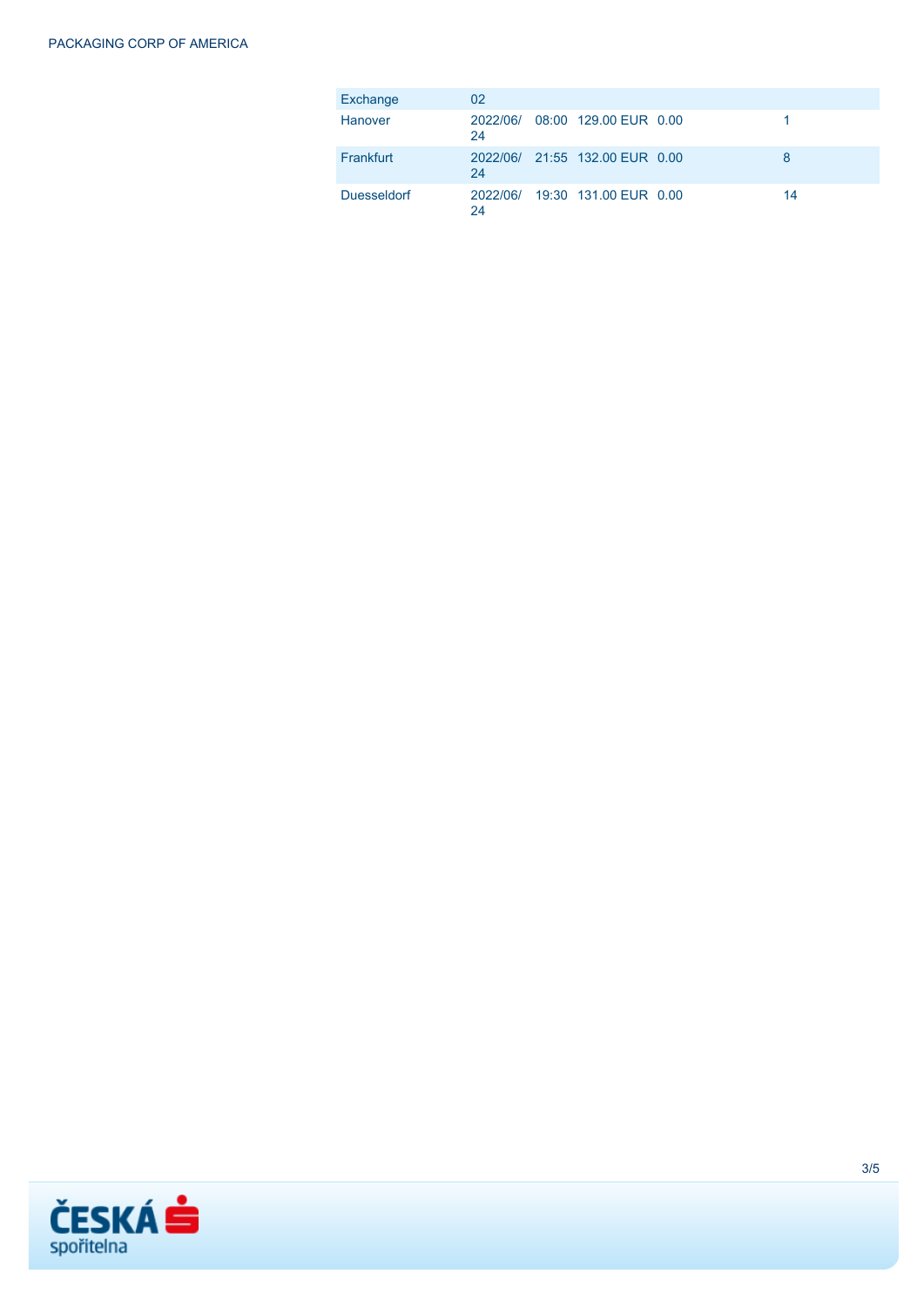# Company profile

#### **Company Logo**



#### **Contact Details**

PACKAGING CORPORATION OF AMERICA

| 1 North Field Court - 60045-4824 Lake<br>Forest |
|-------------------------------------------------|
| Telefon: 1-847-482-3000                         |
| $Fax -$                                         |

[E-mail: -](mailto:-)

- -

#### **PDF Downloads**

a, Company report: PACKAGING CORP OF AMERICA

### **Company Profile**

Packaging Corporation of America engages in the production of container products. It operates through the following segments: Packaging, Paper, and Corporate and Other. The Packaging segment offers a variety of corrugated packaging products, such as conventional shipping containers. The Paper segment manufactures and sells a range of papers, including communication-based papers, and pressure sensitive papers. The Corporate and Other segment focuses on transportation assets, such as rail cars, and trucks. The company was founded in 1959 and is headquartered in Lake Forest, IL.

| <b>Members of Management Board</b> |                                             |  |
|------------------------------------|---------------------------------------------|--|
| <b>Roger Porter</b>                | Member of Board of<br><b>Directors</b>      |  |
| <b>Cheryl Beebe</b>                | Member of Board of<br><b>Directors</b>      |  |
| Donna Harman                       | Member of Board of<br><b>Directors</b>      |  |
| Duane<br>Farrington                | Member of Board of<br><b>Directors</b>      |  |
| <b>Paul Stecko</b>                 | Member of Board of<br><b>Directors</b>      |  |
| <b>Robert Lyons</b>                | Member of Board of<br><b>Directors</b>      |  |
| <b>Samuel Mencoff</b>              | Member of Board of<br><b>Directors</b>      |  |
| <b>Thomas Maurer</b>               | Member of Board of<br><b>Directors</b>      |  |
| Thomas<br><b>Souleles</b>          | Member of Board of<br><b>Directors</b>      |  |
| Mark W.<br>Kowlzan                 | <b>Chairman of Managing</b><br><b>Board</b> |  |
| <b>Bruce A. Ridley</b>             | <b>Member of Executive</b><br>Committee     |  |
| <b>Charles J. Carter</b>           | <b>Member of Executive</b><br>Committee     |  |
| D. Ray Shirley                     | <b>Member of Executive</b><br>Committee     |  |
| Jeff S. Kaser                      | <b>Member of Executive</b><br>Committee     |  |
| Kent A. Pflederer                  | <b>Member of Executive</b><br>Committee     |  |
| Pamela A.<br><b>Barnes</b>         | <b>Member of Executive</b><br>Committee     |  |
| Robert A.<br><b>Schneider</b>      | <b>Member of Executive</b><br>Committee     |  |
| Robert P. Mundy                    | <b>Member of Executive</b><br>Committee     |  |
| Thomas A.<br><b>Hassfurther</b>    | <b>Member of Executive</b><br>Committee     |  |
| Thomas W. H.<br>Walton             | <b>Member of Executive</b><br>Committee     |  |